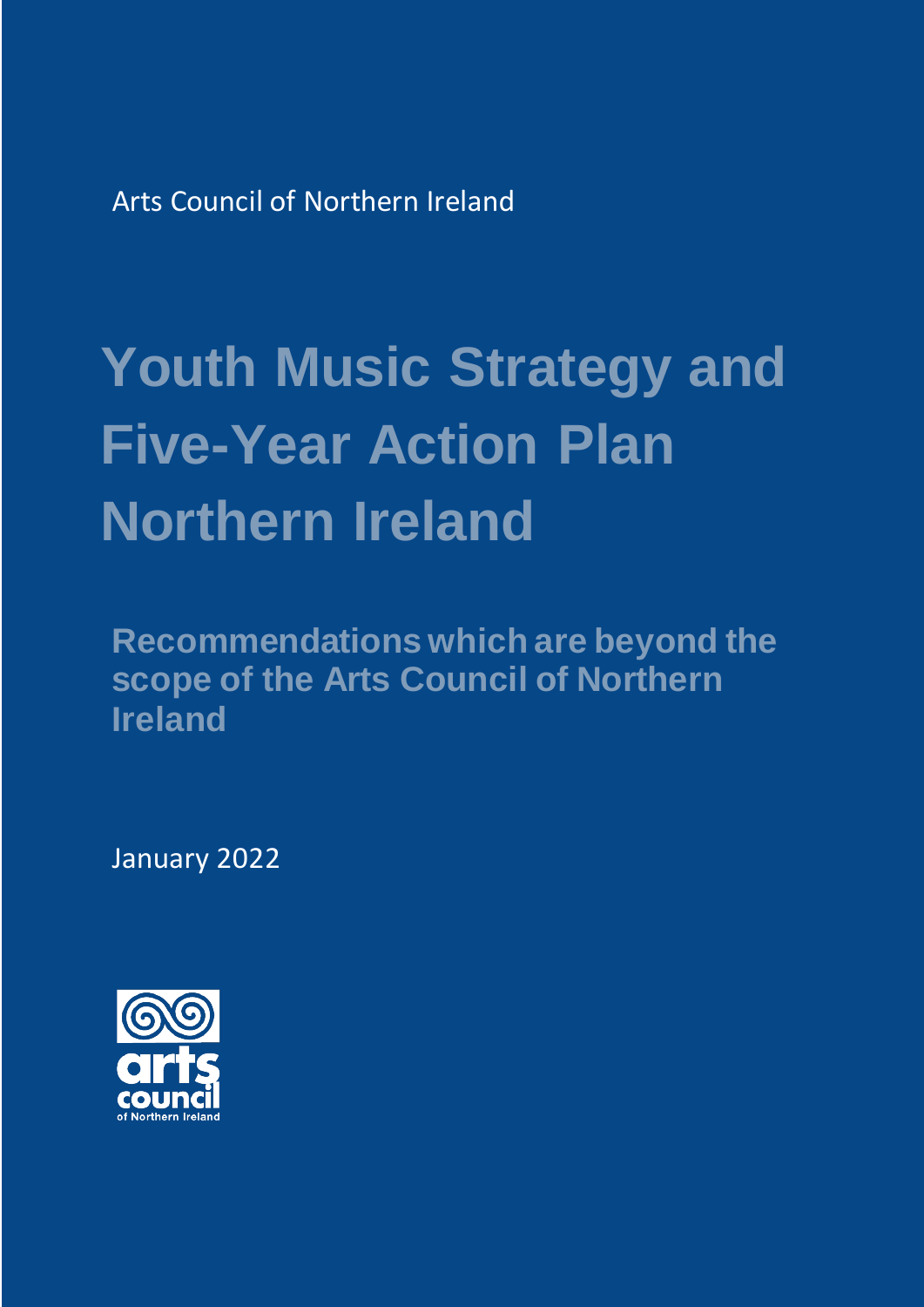A number of priorities and actions were also identified through the audit of youth music that fall beyond the scope of ACNI.

For example:

- Increase the number of young people maintaining their engagement in music at GCSE level and above in schools and at a Further Education;
- Maintain a complement of well-trained and supported teachers of music at all key stages;
- Introduce additional music specialists into schools to increase teachers' awareness of emerging trends and development opportunities

The priorities and actions are listed in under the same priority headings:

- 1: Access and Inclusion
- 2: Pathways for talent, Career Pathways and Access Points
- 3: Strengthening the Infrastructure the Music Sector
- 4: Advocacy
- 5: Building partnerships and collaboration
- 6: Funding and Investment

ACNI has not included these items within the Youth Music Strategy action plan as they are dependent on a range of factors including: ACNI is not the lead partner for these actions and it would require multi-stakeholder agreement to lead and deliver

ACNI is continuing to have discussions with all stakeholders relating to these recommendations and will keep them under review.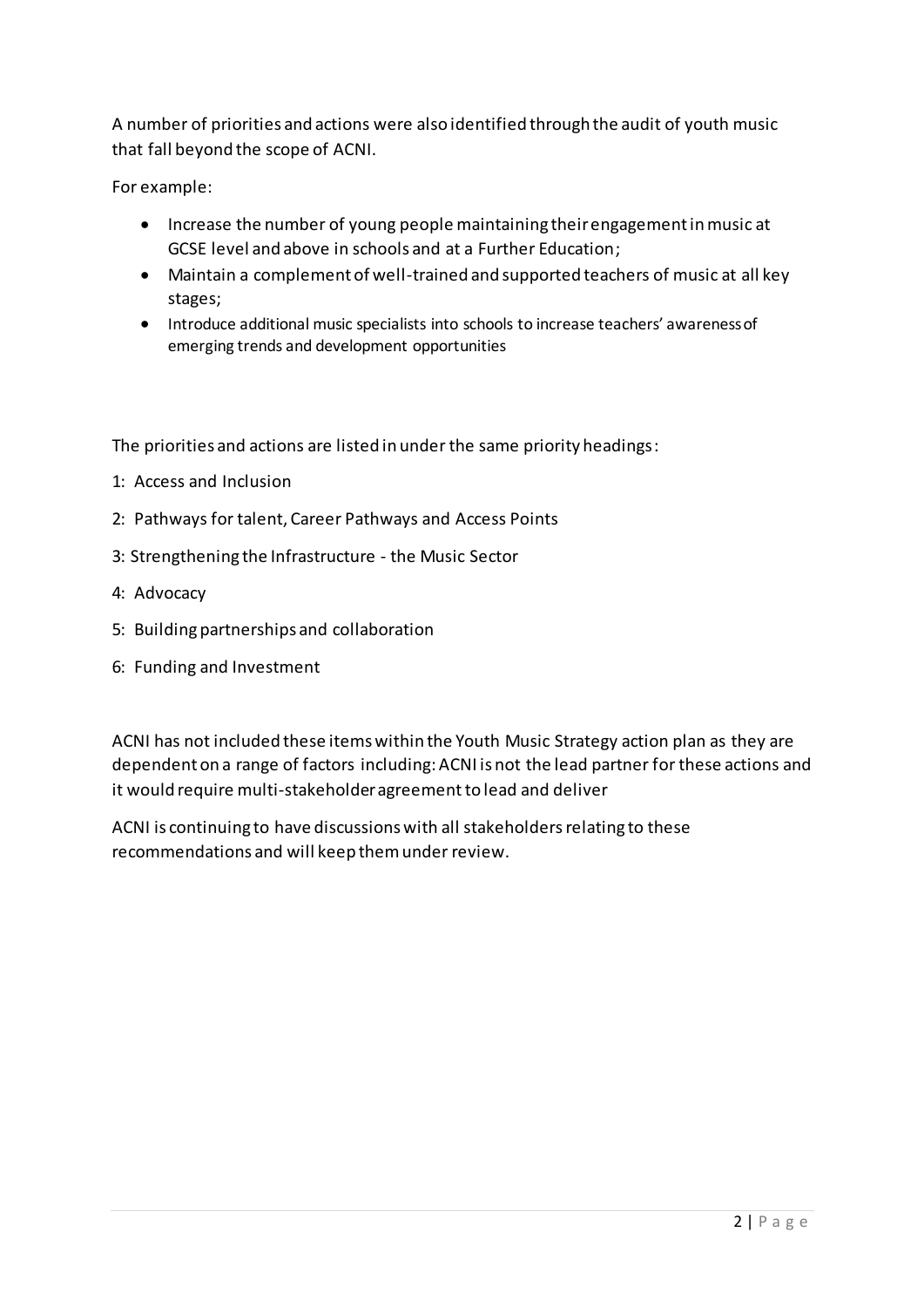| <b>Priority 1: Access and Inclusion</b>                                                                                                                                                                                                                                                                                                                                                                                                                                                | Possible partners                                      |  |
|----------------------------------------------------------------------------------------------------------------------------------------------------------------------------------------------------------------------------------------------------------------------------------------------------------------------------------------------------------------------------------------------------------------------------------------------------------------------------------------|--------------------------------------------------------|--|
| For consideration                                                                                                                                                                                                                                                                                                                                                                                                                                                                      |                                                        |  |
| 1.1 To increase the number of schools (and pupils) across NI at all stages in the curriculum and<br>all sectors of education availing of the EA's Music Service, from the current base of 65% (p<br>&pp) with a particular focus on Nursery and Special schools where current uptake is lowest.                                                                                                                                                                                        | DE<br>EA<br><b>ETI</b>                                 |  |
| This should also focus on areas of disadvantage, disadvantaged families and groups and those<br>geographical areas where current uptake is lowest                                                                                                                                                                                                                                                                                                                                      | Music sector<br>organisations<br><b>Local Councils</b> |  |
| If viable preparation of a business case for a Music Education Partnerships <sup>1</sup> Model in<br>$\bullet$<br>conjunction with all stakeholders at a sub-regional level which explores the gaps and<br>variations in current MS uptake; identifies delivery agents and tutor skills locally; how<br>delivery could be undertaken more collaboratively; with associated budget requirements<br>and a focus on innovative, collaborative, inclusion and access options. <sup>2</sup> | <b>ACNI</b>                                            |  |
| Through the promotion and roll out Music Education Partnerships it role would be to<br>٠<br>maximise assets and access and increase uptake of the music provisions across NI<br>particularly in areas and with groups where uptake is low.                                                                                                                                                                                                                                             |                                                        |  |
| 1.2 Widen the breadth of musical choice and genres offered to school learners at all Key<br>Stages, ensuring these are appropriate to local needs.                                                                                                                                                                                                                                                                                                                                     | DE<br>EA<br><b>ETI</b>                                 |  |
| Continue to celebrate and showcase the variety of musical choice and genres offered<br>$\bullet$<br>to school learners through Music Service events with a focus on widening access                                                                                                                                                                                                                                                                                                    | Other delivery<br>agents                               |  |
| Increase choice in out of school provision, particularly for those not pursing a classical<br>music career pathway and those from disadvantaged areas or target groups                                                                                                                                                                                                                                                                                                                 |                                                        |  |
| Work with voluntary sector groups regarding access points to music with a view to<br>$\bullet$<br>moving along the most appropriate pathway for each learner                                                                                                                                                                                                                                                                                                                           |                                                        |  |
| Continued partnership working with other delivery agents building on existing good<br>practice such as the CADi Programme <sup>3</sup> , engagement with the Ulster Orchestra etc and<br>exploring how existing contracts with youth music providers and music providers could<br>be deployed to widen access further.                                                                                                                                                                 |                                                        |  |
| 1.3 Improve equality of access to and opportunity for involvement in quality music making for<br>all children and young people recognising the barriers <sup>4</sup> to participation                                                                                                                                                                                                                                                                                                  | DE<br>EA<br><b>ACNI</b>                                |  |
| Increase the number of music performance bursaries acrossall music genres available<br>to talented and emerging talented young musicians in NI including those with a<br>disability                                                                                                                                                                                                                                                                                                    |                                                        |  |

<sup>1</sup> A Music Education Partnership is to be researched and tested under the ACNI YM Strategy. Should explore the collaborative gain that could be achieved through all parts of the youth music ecosystem working better and delivering together. ACNI, EA and local authorities have a key role in creating the environment that could enable these partnerships to develop and flourish locally with a focus on collaboration across the infrastructure.

 $\overline{a}$ 

 $^2$  For example, through collaboration across the youth music education sector to increase provision e.g., partnerships with community-music providers to create local delivery points; using the Musical Pathways to Learning Model; building on the Creative Schools Partnership Model in UV areas

<sup>&</sup>lt;sup>3</sup> EA Youth Service and Nerve Centre's Creative Arts and Digital Innovators Programme

<sup>4</sup> Barriers experienced by many young people include cost, transport, technical, digital and indeed covid related barriers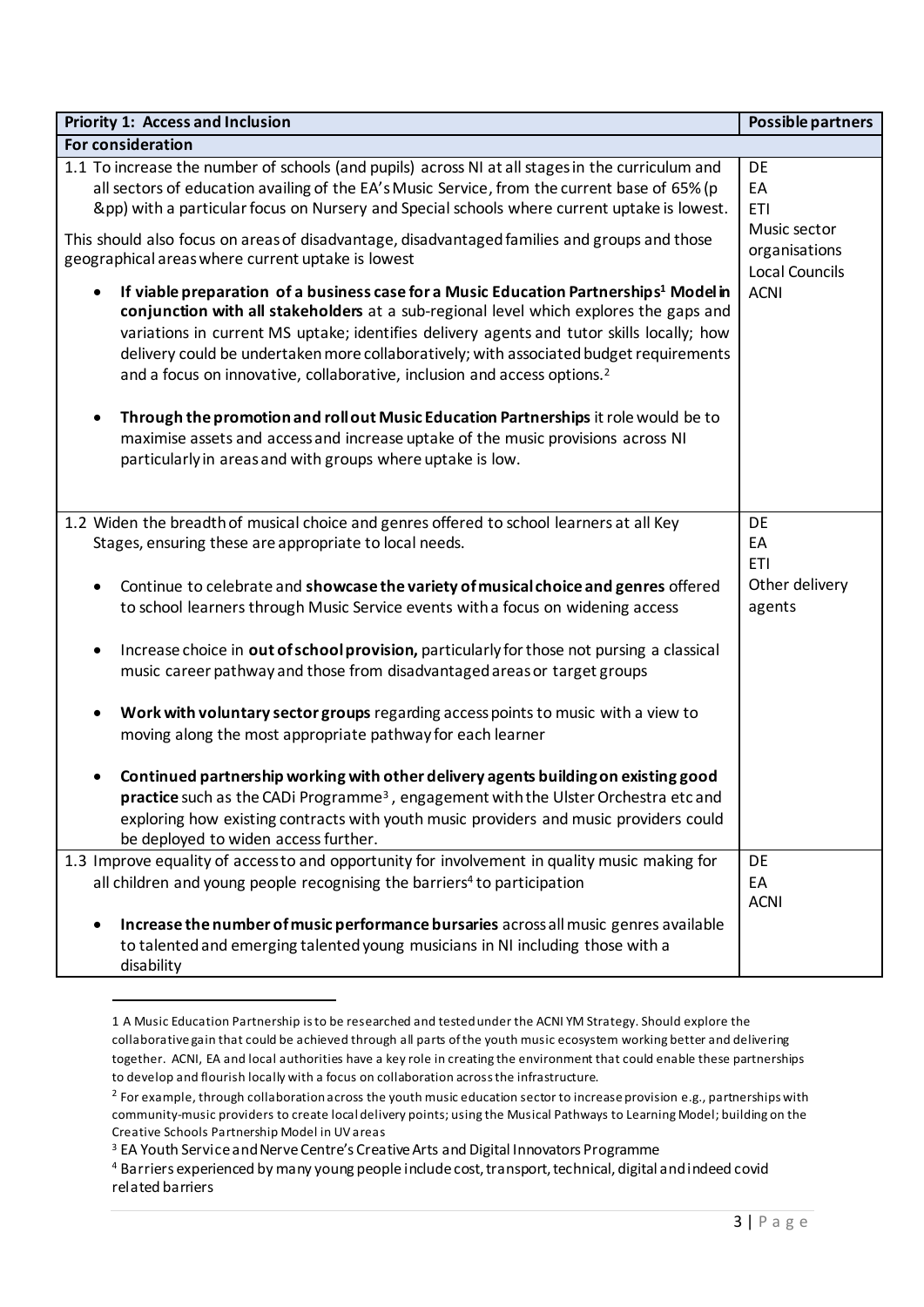| <b>Priority 1: Access and Inclusion</b>                                                                                                                                                                                                                                                                                              | Possible partners                                  |
|--------------------------------------------------------------------------------------------------------------------------------------------------------------------------------------------------------------------------------------------------------------------------------------------------------------------------------------|----------------------------------------------------|
| For consideration                                                                                                                                                                                                                                                                                                                    |                                                    |
|                                                                                                                                                                                                                                                                                                                                      |                                                    |
|                                                                                                                                                                                                                                                                                                                                      |                                                    |
| 1.4 Strengthen the role of music in delivering a broad and balanced curriculum that meets the<br>needs and aspirations of all pupils in Northern Ireland                                                                                                                                                                             | <b>CCEA</b><br>DE<br>EA                            |
| EA, DE, ETI and CCEA and co-delivery group to undertake a review of the Music<br>Curriculum with a focus on music learning, performing, composing, improvising, and<br>being innovative with a view to getting more young people to enjoy and pursue music                                                                           | <b>ETI</b><br>The youth music<br>sector<br>Schools |
| Produce a bite sized set of materials that will increase awareness among senior leaders<br>and careers teachers in schools of the importance of music and creativity in a modern<br>and evolving economy and career pathways <sup>5</sup> .                                                                                          | <b>Early Years</b><br>Organisations<br><b>ACNI</b> |
| EA to work with each of the 27 PPS Area Learning Communities (ALCs) and the PS area<br>clusters and develop tailored ways of integrating music into area-based planning<br>processes                                                                                                                                                 |                                                    |
| In partnership with EA, co-delivery group to further enhance the in-school music-<br>based curriculum provision at Primary, Special and Nursery School levels based on<br>local needs                                                                                                                                                |                                                    |
| 1.5 Widen access opportunities for all at as early an age as possible in out of school music<br>provision in collaboration with youth music providers.                                                                                                                                                                               | Councils<br>EA/DE<br><b>DfC</b>                    |
| Seek enhanced resources for additional out of school youth music provision in order<br>to widen access opportunities and pathways for all children and young people at as<br>early an age as possible. This should also include collaboration with other youth music<br>providers and have a focus on more choice and accessibility. | <b>ACNI</b>                                        |
| 1.6 Increase the number of young people maintaining their engagement in music at GCSE level<br>and above in schools and at a Further Education Level (e.g., BTec)                                                                                                                                                                    | <b>CCEA</b><br>DE<br>EA                            |
| Increase in the number of young people taking GCSE, AS or A level Music as well as<br>BTec and other courses offered within the FE sector                                                                                                                                                                                            | <b>ETI</b>                                         |
| EA, and ETI to explore how School Development Plans could be used more effectively<br>to enhance a focus on music education from Foundation Stage up                                                                                                                                                                                 |                                                    |
| 1.7 Increase the use of digital technology to enhance the delivery of school-based provision                                                                                                                                                                                                                                         | DE<br>EA<br><b>CLCs</b>                            |

<sup>5</sup> The World Economic Forum, Future of Jobs Report, October 2020, notes the following emerging skills in high demand by organisations. 1.Active learning and learning strategies; 2.Analytical thinking and innovation; 3.Creativity, originality an d initiative; 4.Complex problem-solving; 5.Critical thinking and analysis; 6.Emotional intelligence; 7.Resilience, stress tolerance and flexibility; 8.Leadership and social influence; 9.Technology design and programming; 10.Reasoning, problem solving and ideation; 11. Systems analysis and evaluation; 12.Technology use, monitoring and control; 13. Service orientation; 14.Persuasion and negotiation; 15. Instruction, mentoring and teaching.

 $\overline{a}$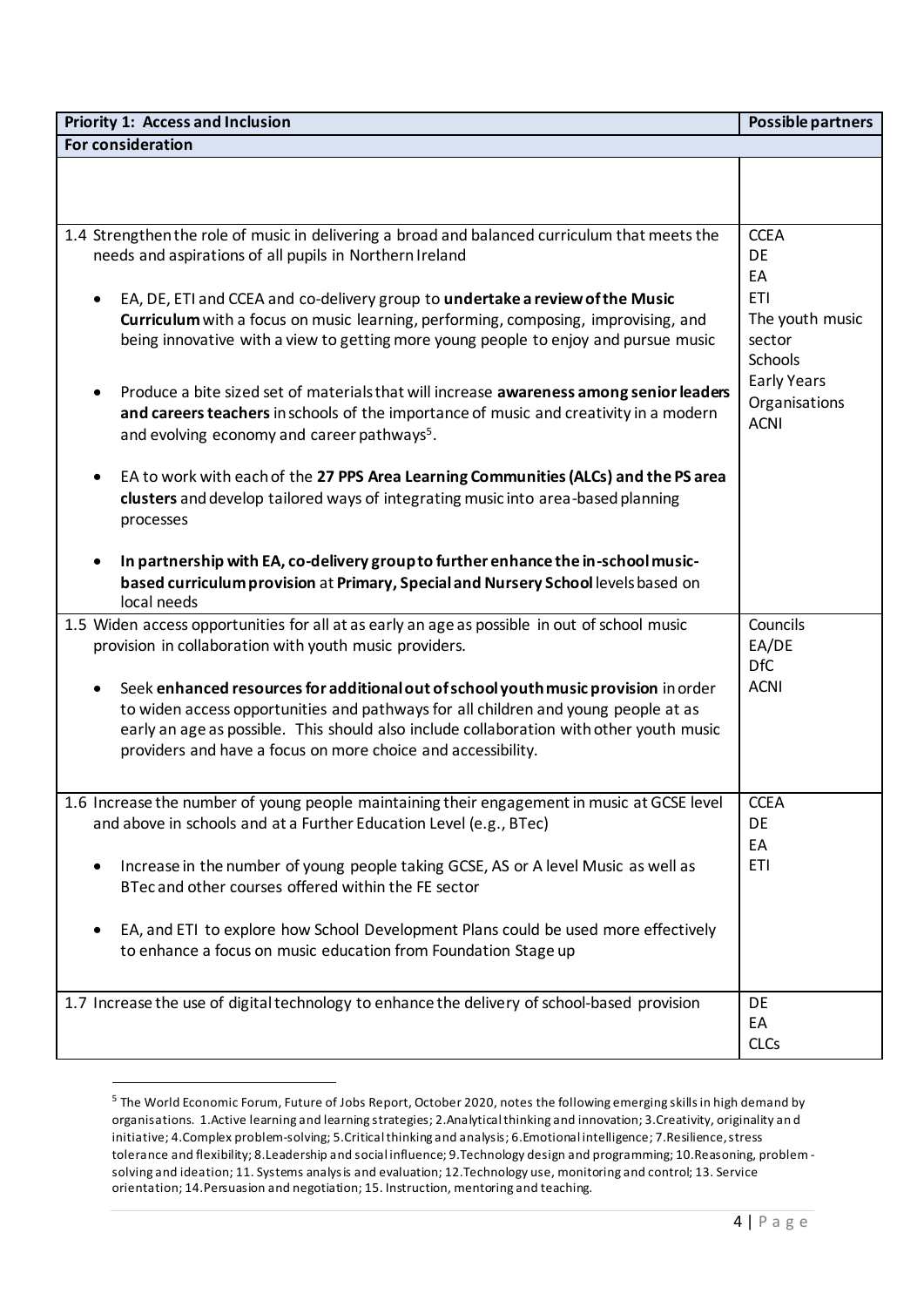| <b>Priority 1: Access and Inclusion</b>                                                                                                                                                                                                                                                                                                                                                                                                                                                                                                                                                                                                                                                                               | Possible partners                                                               |
|-----------------------------------------------------------------------------------------------------------------------------------------------------------------------------------------------------------------------------------------------------------------------------------------------------------------------------------------------------------------------------------------------------------------------------------------------------------------------------------------------------------------------------------------------------------------------------------------------------------------------------------------------------------------------------------------------------------------------|---------------------------------------------------------------------------------|
| <b>For consideration</b>                                                                                                                                                                                                                                                                                                                                                                                                                                                                                                                                                                                                                                                                                              |                                                                                 |
| Partners to consider the development a business case for increased investment in<br>$\bullet$<br>school ICT based music resources to ensure schools are better equipped for music and<br>are trained in how to use it                                                                                                                                                                                                                                                                                                                                                                                                                                                                                                 | <b>Schools</b><br><b>ACNI</b>                                                   |
| 1.8 Widen and deepen the delivery of music to existing and potential young disabled musicians,<br>including those in special schools and in special units within schools with a greater focus on<br>inclusion and integration<br>Increase the number of disabled musicians embarking on a musical career ensuring<br>$\bullet$<br>that support continues beyond 18 years of age<br>Develop a CPD/TPL initiative in Assistive Music Technology for teachers, carers, and<br>$\bullet$<br>social workers to ensure practical support                                                                                                                                                                                    | <b>DFC</b><br>DfE<br>EA                                                         |
| 1.9 Build upon the new understanding of the potential for online activity to increase access,<br>particularly in rural areas, although not as a substitute for face-to-face engagement.<br>The Music Service evaluated its online activity during the Covid-crisis. Other partners<br>$\bullet$<br>should review their provision across the youth music infrastructure and share<br>information to identify what worked to enable the sector to regroup post-Covid.<br>Work with HE and FE institutions to embed the new skills and knowledge required for<br>$\bullet$<br>online delivery of activity in teacher training and music-focused courses and to deliver<br>in-service training to teachers and musicians. | DE<br>EA<br><b>Teacher Training</b><br>Colleges / FE<br>Colleges<br><b>ACNI</b> |

| <b>Priority 2: Pathways for talent, Career Pathways and Access Points</b>                       | Possible partners |  |
|-------------------------------------------------------------------------------------------------|-------------------|--|
| <b>For consideration</b>                                                                        |                   |  |
| 2.1 Enhance the role of Creative Learning Centres (CLCs) to improve the digital capabilities of | <b>CLCs</b>       |  |
| music teachers particularly given the current Pandemic.                                         | <b>DFC</b>        |  |
|                                                                                                 | EA                |  |
|                                                                                                 | NI Screen         |  |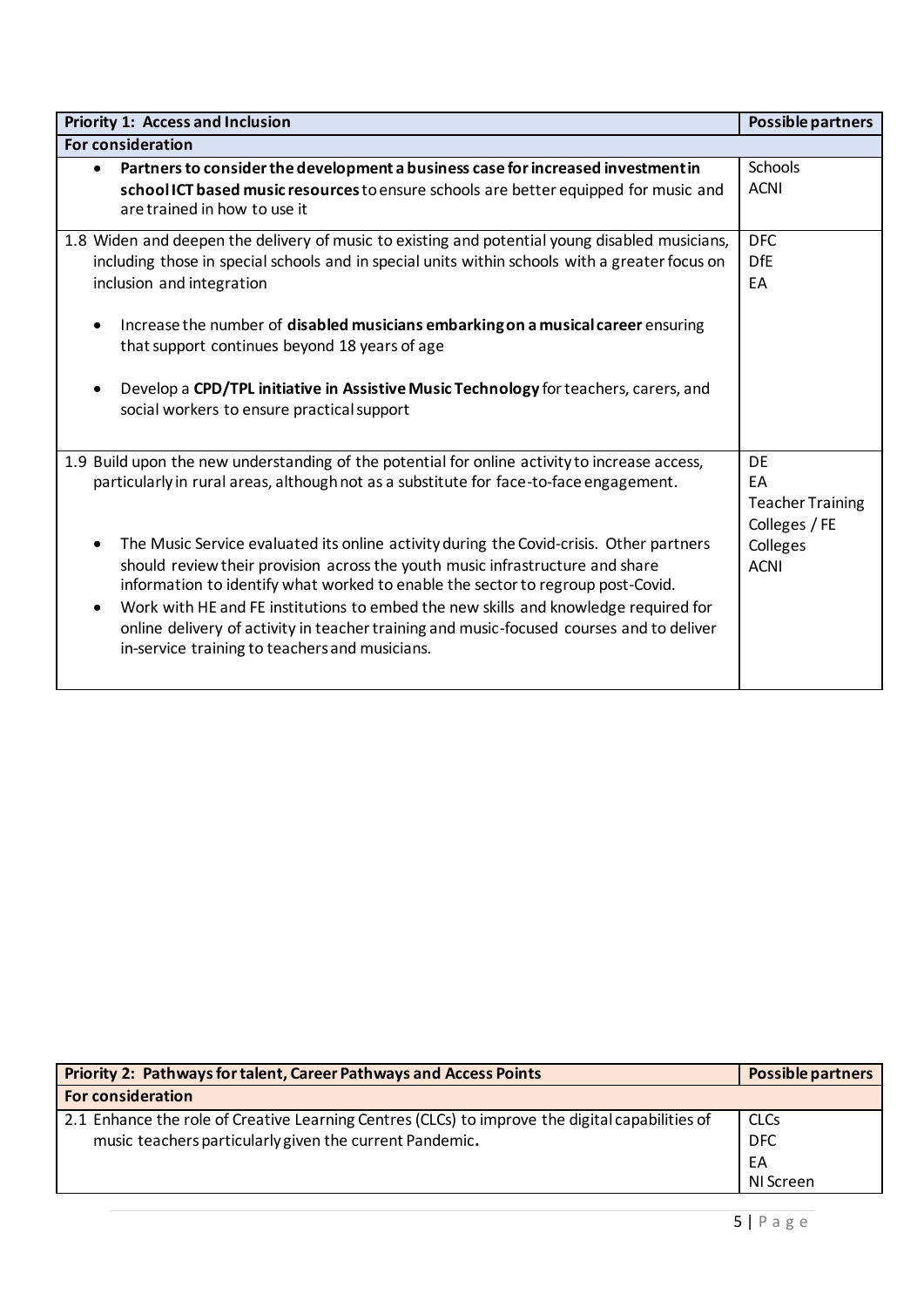| Priority 2: Pathways for talent, Career Pathways and Access Points                                                                                                                                                                                                               | <b>Possible partners</b>                                                                        |
|----------------------------------------------------------------------------------------------------------------------------------------------------------------------------------------------------------------------------------------------------------------------------------|-------------------------------------------------------------------------------------------------|
| For consideration                                                                                                                                                                                                                                                                |                                                                                                 |
| Develop a programme through CLCs to engage and upskill teachers in the use of new<br>$\bullet$<br>technologies in music in schools where gaps exist                                                                                                                              |                                                                                                 |
| 2.2 Improve signposting for children and young people entering third level education and<br>employment<br>Develop an on-line music careers tool for young people and their parents, teachers,<br>schools, FE colleges to help signpost pathways to and within the music industry | DE<br><b>DfE</b><br><b>DfC</b><br>EA<br><b>ACNI</b>                                             |
| 2.2.1<br>Introduce additional music specialists into schools to increase teachers' awareness of<br>emerging trends and development opportunities                                                                                                                                 | <b>DE</b><br><b>DfE</b><br>EA                                                                   |
| Increase the number of music specialists, across a wide range of genres, visiting<br>schools to increase awareness of career options                                                                                                                                             | <b>ETI</b><br>FE Sector<br><b>MS</b>                                                            |
| Introduce a Career Pathway Module for the music sector within schools from P7 up                                                                                                                                                                                                 | ACNI & its funded<br>organisations;<br>Music tutors;                                            |
| Introduce additional collaboration with the Music Industry for work-place based<br>opportunities and apprenticeships at Key Stage 4 onwards (and ideally before) to<br>highlight and support career pathways.                                                                    | The wider music<br>industry                                                                     |
| In partnership with DfE and local councils, explore how a new Music Creators<br>Apprenticeship Programme could be developed, with a view to offering paid pathways<br>for young people.                                                                                          |                                                                                                 |
| Co-delivery group with DfE to explore other music related apprenticeship pathways<br>with a view to widening access to training and employment opportunities.                                                                                                                    |                                                                                                 |
| 2.3 Maintain a complement of well-trained and supported teachers of music at all key stages                                                                                                                                                                                      | DE<br>EA                                                                                        |
| Teacher Training Colleges and Universities collaboratively and in partnership with the<br>ETI, DE, and EA, to develop a new CPD support programme for teachers in schools to<br>promote the sustained delivery of entitlement to music                                           | <b>ETI</b><br><b>MS</b><br><b>Teacher Training</b><br>Colleges &<br>Universities<br><b>ACNI</b> |
| 2.4 Ensure those in amateur, community and social enterprise music sectors are appropriately<br>skilled and quality assured                                                                                                                                                      | TTC, EA, DE,<br>Schools, DfE, ETI                                                               |
| Develop a Quality Framework to enhance the delivery of music in voluntary sectors<br>including those in the traditional music sector and including widening accreditation.                                                                                                       | <b>Community Arts</b><br>Partnership                                                            |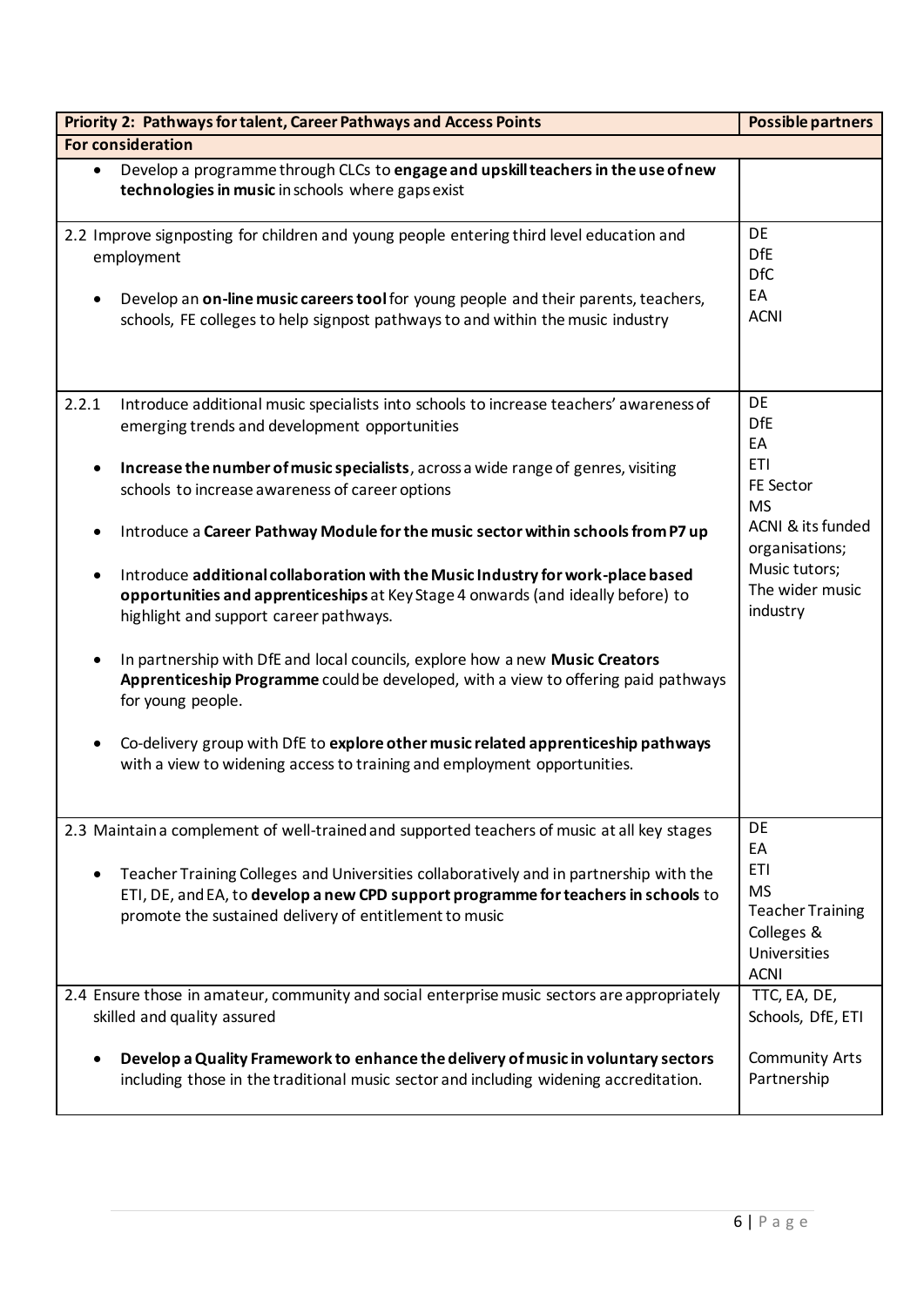| <b>Priority 2: Pathways for talent, Career Pathways and Access Points</b>                                                                                                                                    | <b>Possible partners</b>                     |
|--------------------------------------------------------------------------------------------------------------------------------------------------------------------------------------------------------------|----------------------------------------------|
| <b>For consideration</b>                                                                                                                                                                                     |                                              |
| 2.5 Embed the love of music from early years                                                                                                                                                                 | Early Years,<br>DE                           |
| Stranmillis College to develop a CPD support programme for teachers and those in the<br>$\bullet$<br>early years sector to enhance early years music provision                                               | EA<br><b>DE</b><br>Community music           |
| Launch a high-profile mother and baby music app and CDs for toddlers and promote to<br>$\bullet$<br>new parents to increase awareness and confidence among parents of engaging in music<br>from an early age | sector, creches,<br>nurseries<br><b>ACNI</b> |

| Priority 3: Strengthening the Infrastructure - the music sector | Possible partners |
|-----------------------------------------------------------------|-------------------|
| n/a                                                             |                   |

| <b>Priority 4: Advocacy</b> | <b>Possible partners</b> |
|-----------------------------|--------------------------|
| l n/a                       |                          |

| <b>Priority 5: Building partnerships and collaboration</b>                                                                                                                                                                                                                                                                                                                  | <b>Possible partners</b>                                                |
|-----------------------------------------------------------------------------------------------------------------------------------------------------------------------------------------------------------------------------------------------------------------------------------------------------------------------------------------------------------------------------|-------------------------------------------------------------------------|
| <b>For consideration</b>                                                                                                                                                                                                                                                                                                                                                    |                                                                         |
| 5.1 Establish a Music Sector Representative Body with a Youth Music element                                                                                                                                                                                                                                                                                                 | Local Council                                                           |
| Establish a Music Sector Representative Body with representation from all aspects and<br>genres of the music ecosystem including youth music and with a focus on collaboration.<br>This could also include a link with local authorities, DE, EA, DfE, DFC, etc. The Youth Music<br>Partnership would sit as a subgroup of the Music Sector Representative Body.            | authorities, DFC<br><b>DfF</b><br>DF<br><b>FA</b><br><b>Youth Music</b> |
| Develop a Terms of Reference for the Music Sector Representative Body. Appoint a<br>Chairperson and other officers. Agree appropriate structure for body.                                                                                                                                                                                                                   | Sector<br><b>ACNI</b>                                                   |
| Develop a Terms of Reference for the Youth Music Partnership. Appoint a Chairperson<br>and other office bearers. Register as a Company. Seek funding for key actions agreed by<br>the Forum.                                                                                                                                                                                |                                                                         |
| The Music Sector Representative Body will coordinate informal 'meet ups'/networking<br>opportunities between the formal and informal music sectors, academia, the statutory and<br>local government sectors and with young people and their parents/ carers who are not<br>engaged with music with a view to delivering the youth music strategy within a wider<br>context. |                                                                         |

| <b>Priority 6: Funding and Investment</b> | <b>Possible</b><br>partners |
|-------------------------------------------|-----------------------------|
| n/a                                       |                             |